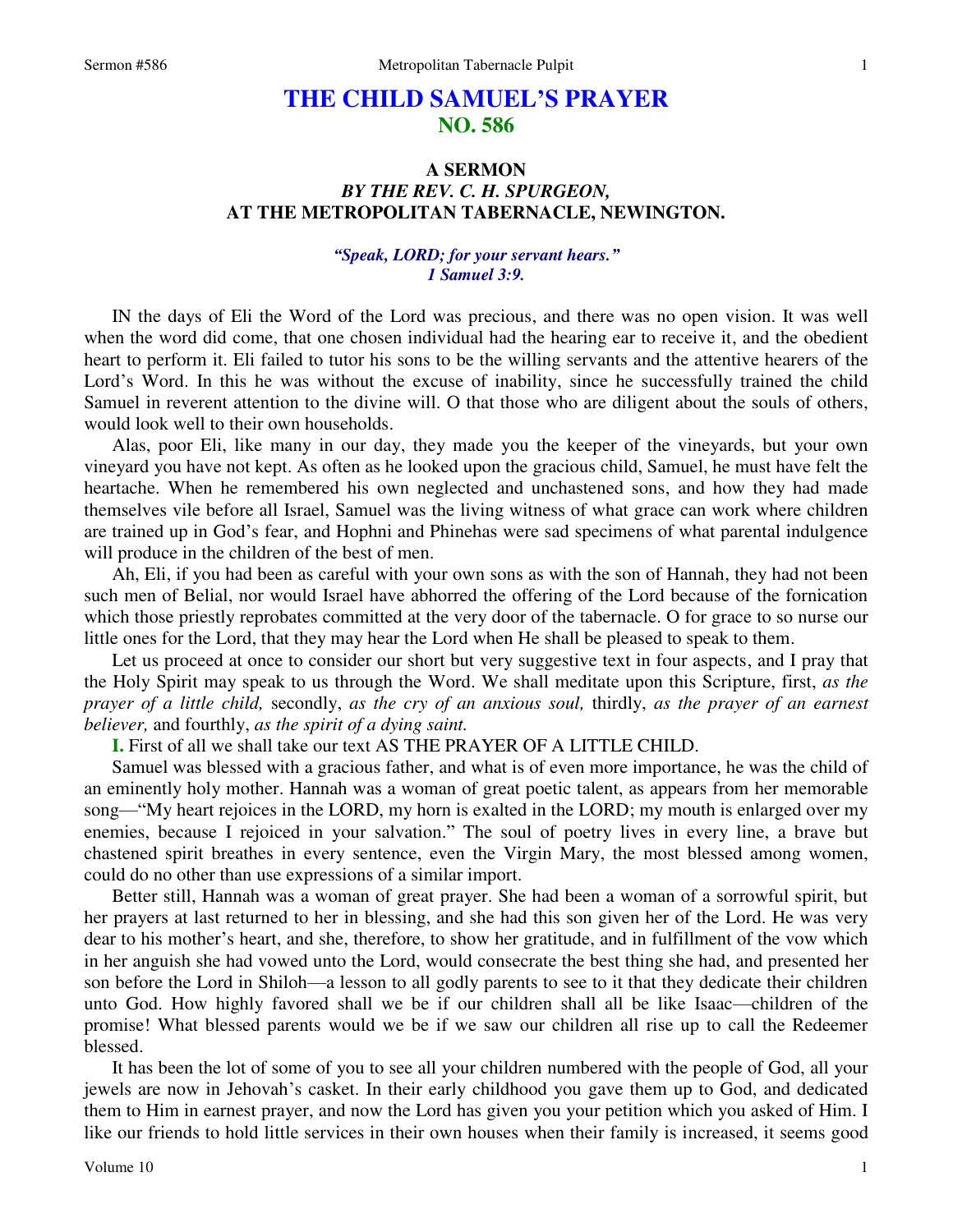and profitable for friends to assemble, and prayer to be offered, that the child may be an inheritor of the promises, that he may be early called by mighty grace, and received into the divine family. You will perceive, dear friends, that as Samuel was put under the care and tutorage of Eli, Eli had instructed him in some degree in the spirit of religion, but he does not appear to have explained to him the peculiar form and nature of those special and particular manifestations of God which were given to His prophets, little dreaming that Samuel would ever be himself the subject of them.

On that memorable night, when towards morning the lamp of God was about to go out, the Lord cried, "Samuel, Samuel," the young child was not able to discern—for he had not been taught—that it was the voice of God, and not the voice of man. That he had learned the spirit of true religion is indicated by his instantaneous obedience, and the habit of obedience became a valuable guide to him in the perplexities of that eventful hour.

He runs to Eli, and says, "Here am I, for you did call me," and though this is three times repeated, yet he seems not at all loath to leave his warm bed, and run to his foster-father, to see if he could get him any comfort that his old age might require during the night, or otherwise do his bidding—a sure sign that the child had acquired the healthy principle of obedience though he did not understand the mystery of the prophetic call. Better far to have the young heart trained to bear the yoke than to fill the childish head with knowledge, however valuable. An ounce of obedience is better than a ton of learning.

When Eli perceived that God had called the child, he taught him his first little prayer. It is a very short one, but it is a very full one—"Speak, LORD; for your servant hears." Many questions have been raised as to whether children ought to be taught a form of prayer. As far as I can judge *I think not,* for I do not think that forms of prayer, although they may be allowed, and God may accept them, are ever of very great advantage to those who use them.

Forms of prayer are something like the stilts of a cripple, if a man begins with them it is very probable that he will never be able to do without them. They resemble the copious notes and manuscripts of certain ministers, who began with them, and are quite unable now to preach without them. Children who are taught a form of prayer, may perhaps by divine grace be enabled to use the form in all sincerity of heart, I hope they may, but I think they are more likely to understand the things of God, if instead of teaching them the form, you explain to them the meaning and the value of prayer. I take this to be the best plan.

Let the Christian parent explain to the child what prayer is, tell him that God answers prayer, direct him to the Savior, and then urge him to express his desires in his own language, both when he rises, and when he goes to rest. Gather the little ones around your knee and listen to their words, suggesting to them their needs, and reminding them of God's gracious promises. You will be amazed, and, I may add, sometimes amused too, but you will be frequently surprised at the expressions they will use, the confessions they will make, the desires they will utter, and I am certain that any Christian person standing within earshot, and listening to the simple prayer of a little child earnestly asking God for what it thinks it wants, would never afterwards wish to teach a child a form, but would say, that as a matter of education to the heart, the extemporaneous utterance was infinitely superior to the best form, and that the form should be given up forever.

However, do not let me speak too sweepingly. If you must teach your child to say a form of prayer, at least take care that you do not teach him to say anything which is not true. If you teach your children a catechism, mind that it is thoroughly Scriptural, or you may train them up to tell falsehoods. Do not call the child up, and command him to say, "In my baptism, wherein I was made a member of Christ, a child of God, and an inheritor of heaven." If you want to educate him for the gallows, teach him to utter untruths about sacred things, if you would make him a habitual deceiver teach him the church catechism, and make him say, "God the Holy Ghost, who sanctifies me, and all the elect people of God," when he is altogether unsanctified, and has no evidence of being elected.

I pray you, if you would have an honest son, do not teach them to say that they thank their heavenly Father, "who has brought them into this state of salvation," when he knows, and you know, that he is not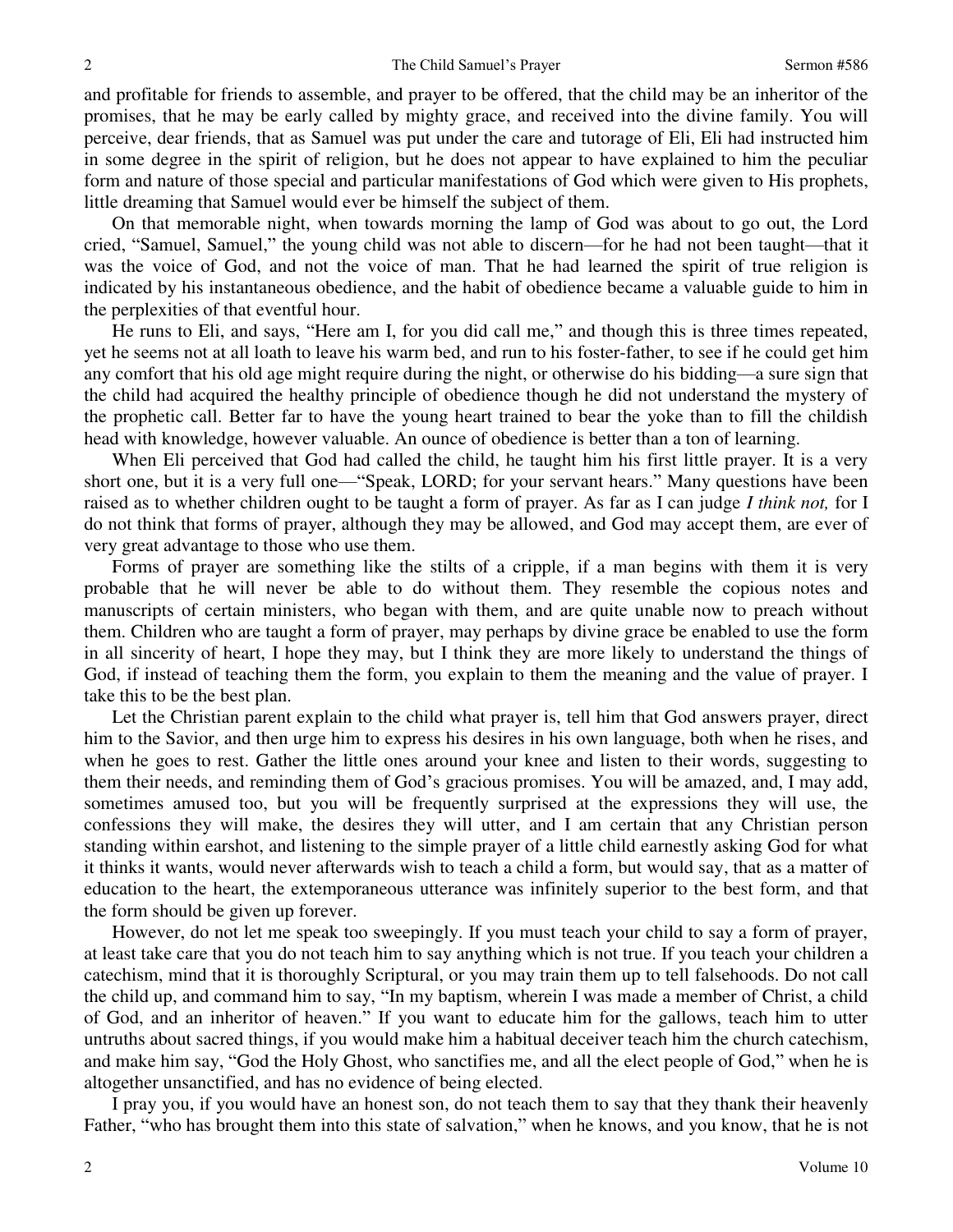saved at all. Teach him nothing but the truth as it is in Jesus so far as they can learn it, and pray the Holy Spirit to write that truth upon their hearts. Better to supply no signposts to the young traveler than to mislead him with false ones. The light of a wrecker's beacon is worse than darkness. Teach our youth to make untruthful statements in religious matters, and Atheism can scarcely do more to corrupt their minds.

Formal religion is a deadly foe to vital godliness. If you teach a catechism, or if you teach a form of prayer to your little ones, let it all be true, and as far as possible, never put into a child's mouth a word which the child cannot truly say from his heart. Dear friends, we must be more careful about truthfulness and correctness in speech. If a child looked out of *a window* at anything going on in the street, and then told you that he saw it from *the door,* you ought to make him tell the tale over again, so as to impress upon him the necessity of being truthful in every respect. Especially in things connected with religion, keep your child back from any form until he has a right to be a partaker of it. Never encourage him to come to the Lord's Table unless you really believe that there is a work of grace in his heart, for why should you lead him to eat and drink his own damnation.

Insist with all your heart that religion is a solemn reality not to be mimicked or pretended to, and seek to bring the child to understand that there is no vice more abhorrent before God than hypocrisy. Do not make your young Samuel a young hypocrite, but train up your darling to speak before the Lord with a deep solemnity and a conscientious truthfulness, and let him never dare to say, either in answer to a catechism question, or as a form of prayer, anything which is not positively true.

If you must have a form of prayer, let it not express such desires as a child never had, but let it be adapted to his young capacity. At the same time, I would again say, that it would be infinitely better to leave the child alone as to the words, having earnestly instructed upon him the spirit of prayer. Beloved, when we see any trace of good in our youth, then, like Eli, we should be the more earnest to have them trained up in the faith. Let the child learn the Assembly's Catechism, even though he does not understand all that is in it, and as soon as the young heart can comprehend the things of Jesus, labor in power of the Holy Spirit to bring it to a simple dependence upon the great sacrifice.

It is said of the Rev. John Angell James, "Like most men who have been eminent and honored in the Church of Christ, he had a godly mother, who was in the habit to take her children to her chamber, and with each separately pray for the salvation of their souls. This exercise, which fulfilled her own responsibility, was molding the character of her children, and most, if not all of them, rose up to call her blessed. When did such means ever fail?"

I beseech you, the teachers of the Sunday school—though I scarcely need to do so, for I know how zealous you are in this matter—as soon as ever you see the first peep of day in your children, encourage their young desires. Believe in the conversion of children, as children, believe that the Lord can call them by His grace, can renew their hearts, and can give them a part and a lot among His people long before they reach the prime of life.

Oh, that the Lord may give us to see many Samuels added to this church, as we have seen them in days gone by. You that are little ones, when the Lord speaks to you, cry to Him, *"Speak, LORD; for your servant hears,"* and when in the class, or here in the Tabernacle, the Word of God is preached to sinners, remember it is preached to you quite as much as to the men who are six feet high, and do lift up your little hearts to God with the desire that while we are preaching, God would speak to you. Do, dear children, expect the Lord to meet with you. Boys and girls have been saved—

### *"Many dear children are gathering there, For of such is the kingdom of heaven."*

We have baptized many like you, at twelve, thirteen, and fourteen years of age, who have made a very clear profession of their faith, and rejoiced indeed shall we be if we see you boys and girls coming forward and saying, "God has called us, has brought us to put our trust in Jesus, and here we are."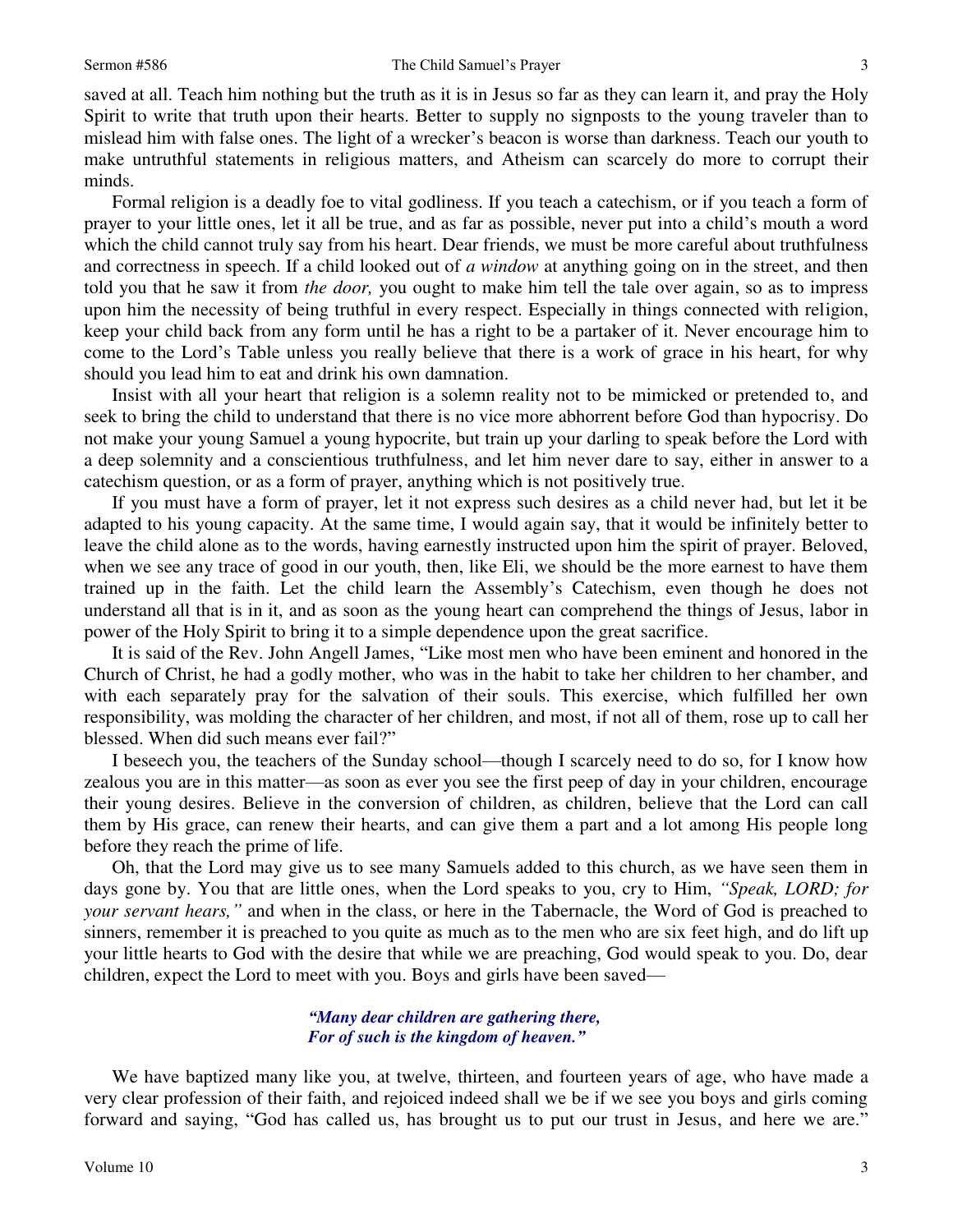Young Samuel, the Lord calls you, and you are a privileged one to be called so soon, for early grace frequently becomes eminent grace, and those who begin early with God, are often preserved in this world to be of distinguished service in the courts of the Lord's house. May that be your lot and mine!

**II.** We have perhaps spoken enough upon this point. Let us now consider the words as THE CRY OF AN ANXIOUS SOUL.

What an overwhelming sight is this vast crowd of immortal souls! What a joy would it be to me if I could hope that you were all anxious to find the Savior. Many of you, who assemble constantly within these walls, though you have had serious impressions, are not yet saved. As you came in tonight this thought may have been uppermost—"Oh, that God would meet with my soul tonight." Some of you young women have been in my sister's, Mrs. Bartlett's class, this afternoon, and it is very hard to be in that class long without receiving solemn impressions. God has been visiting your class just lately, he has removed a heavenly-minded and well-beloved sister, He has carried her aloft to the upper and better world. She could die singing and rejoicing in her Savior, for her usual frame of mind was set forth in these words, "Speak, LORD; for your servant hears."

Well, dear friends, this bereaving providence has had a loud voice to your class, God has wrought a solemn impression upon your minds by it, and you prayed as you entered the Tabernacle, "O God, save my soul this night!" Let me recommend to you the use of this simple prayer now while you are sitting in the pew, "Speak, LORD; for your servant hears." "Speak, *Lord!"* pray that first. "Speak, Lord! While the minister is speaking, *Lord* do you speak. I have heard the minister's voice, and sometimes it awakens me, but I am not saved, and I never shall be, Lord, if the minister speaks alone. Speak, *Lord!*

My mother has talked with me, my earnest teacher has sought to lead me to the Savior, but I know that the words of blessed men and women will fall to the ground if they come alone. Speak, *Lord!* Your voice said, 'Let there be light,' and there was light. Speak, Lord! and make light in my darkened mind! Your voice called Lazarus from the grave though he had been dead four days. Speak, Lord! and make me live. Oh, let it be tonight a real work of grace in my soul! Let divine power come and operate upon me."

My dear friend, cannot you follow me in such petitions as these? You know *my* soul is going up for you, and I am crying to God, "Speak, Lord!" and there are others here that you know of, and who are dear to you, who are even now wrestling in earnest with the angel of mercy, and they are saying, "Speak, *Lord!"* Oh! what would your father give if he should hear that God had spoken to your soul? How would your mother leap for joy if she did but know that God had come to deal with you in a way of saving grace! "Speak, *Lord!"* let that be your prayer.

Then put it next, "Speak, Lord, *to me!* For if the Lord speaks in a sermon, it may be to another, and then woe is me, that I should be denied the priceless gift. I may be lying by Bethesda's pool, but another may step in before me, and I may miss the mercy. Speak, Lord, *to me,* even to me. Say unto my soul, 'I am your salvation.' May there be an unmistakable message to *my* heart. You have taken away one that I knew. It is a marvel that then You have not taken me away. It is a wonder that I am spared—such a rebel as I have been. O how great is Your patience, that You have not dashed me in pieces, and cast me into hell! Lord, You have dealt graciously with me in sparing my life. Speak *to me,* Lord. If there be other souls in a like case with me, do you deal graciously with them, but oh! do chiefly so with me, for if there be one heart that wants You more than another, I am that one. If there be one less likely than another to be saved—one who would give You more praise than another if saved, I am that one. Lord, speak *to me*!"

Dear young friend, you need not go home to pray that prayer. While you are sitting there, I pray God the Holy Ghost, to lead you to offer it in silence—"Lord, speak *to me."* Personal possession of an interest in Christ Jesus is a blessing to be sought for with strong crying and tears, be not silent till the God of heaven shall grant it to you.

I will add another word to the prayer which I commend to you, it shall be the word of time. "Lord, speak to me *now."* How old are you? Perhaps you are young. Oh! but how well it is to let the Savior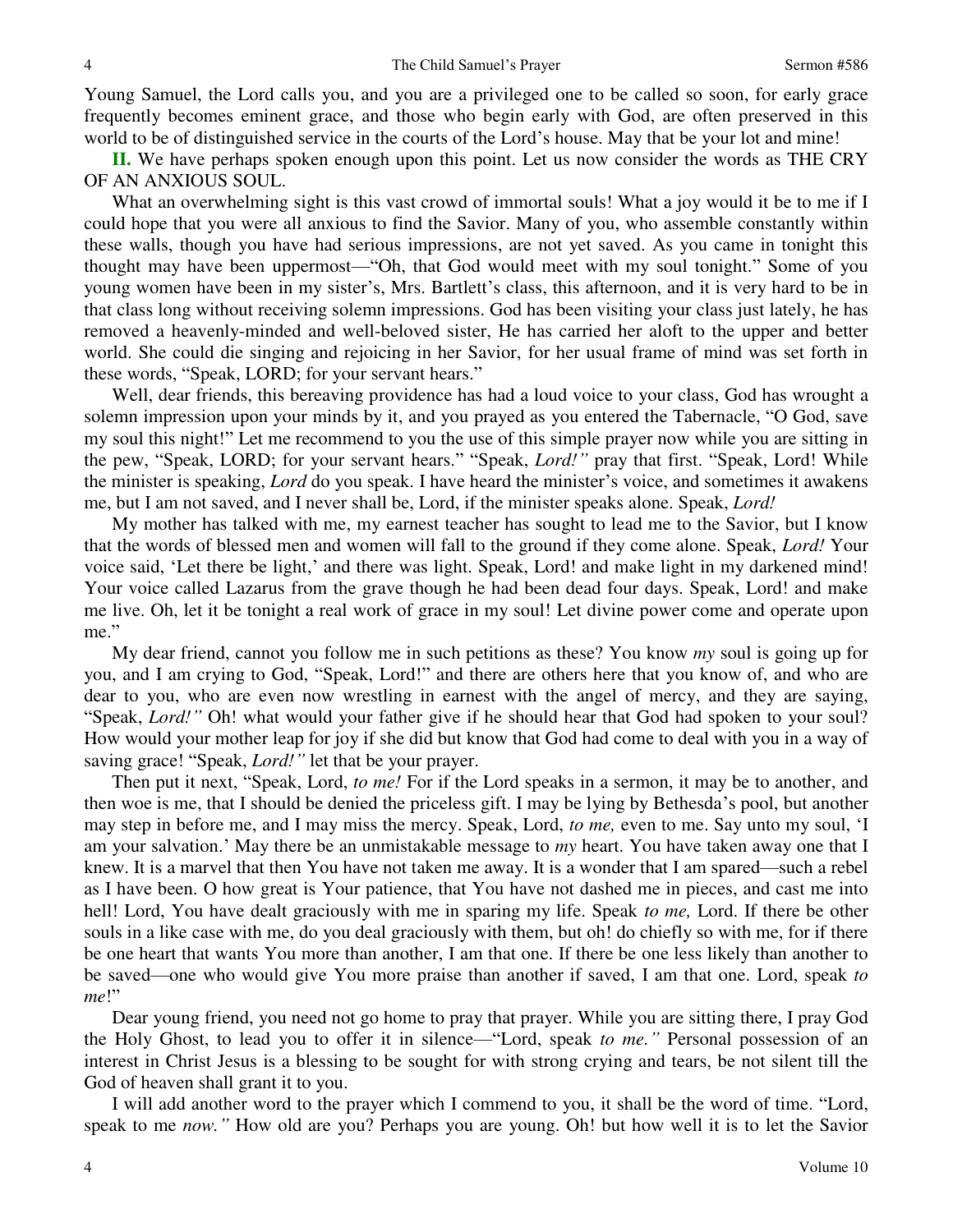### Sermon #586 The Child Samuel's Prayer

have the bud of our being—to consecrate to Him the early morning of life! Blessed is the day of life when it begins with clear shining, and opens with a morning without clouds. "Lord, I am young, but not too young to die. Speak to me now!" But are there not some of you who are past twenty-one, and are beginning to run into the ways of sin? It may be your feet have slipped. Have you wandered into evil? Are you living in the daily practice of outward vice? You know you have left the right path some of you, and the pangs of conscience are upon you just now. Pray, "Lord, let me have had the last of my sins, let me have done with them *now*. Sever, once and for all, the bonds between me and Satan, and bind me fast to Your altar tonight!"

Perhaps you have passed even the prime of life. It may be that your hairs are turning gray. An old sinner is an old fool. He who is out of Christ at sixty or seventy is devoid of understanding. The young may die, but the old *must*. To be careless in youth is to sleep in a siege; but to be worldly in old age is to sleep in an attack, when already the scaling ladders are at the walls. Take heed, you who wear gray hairs, for if they be not crowns of glory to you, they will prove to be fools' caps.

Woe unto you who have spent your threescore years and ten, and are yet the enemies of God! What will you do when He comes to require of you that which is past? O, what will you do in the day when He shall deal out to you who have followed the flesh, the corruption thereof? O, what will you do when the heavens are in a blaze, and the trumpet rings, and the dead awaken, and you are judged? I put this question to you in deep solemnity this night, and do, I pray you, ere you leave these walls, send up the cry, "Speak, Lord to me and speak to me *now!"* 

But can you say, like Samuel, *"Your servant hears"*? Truly, I am afraid many of you cannot, for you do not hear God's Word with your hearts. My eye runs down with grief when I think of some of you who listen to my voice year after year, and yet do not hear. You hear *me,* but you do not hear *my Master.* Alas! how many have been the arrows out of God's bow which I have shot at you? Have they not been wasted? They have rattled upon your armor, but they have not pierced your hearts. I have run in vain, I have labored in vain *for you.* I have beaten the air so far as you are concerned. You would not hear. I can say solemnly I have sometimes stood in this pulpit, and have labored with your souls to the best of my power, and I have felt that I would have cheerfully resigned all I had on earth if I might but have brought you to Christ.

If you, my hearers, who sit here constantly, might but be partakers of eternal life, I will leave my Master to do what He wills with *me*. Shame, contempt, obloquy—these shall be our joy and our crown for our faithfulness to God and your souls, but, oh! I must have you saved, I must have you lay hold on eternal life, I must see you look to Jesus, and my prayer is that you may this night look to a Savior crucified! Can you say, "Your servant hears"? "Yes," says one, "I can, if now the Lord would say a word in mercy to me I would gladly hear it." Then He will speak to you, poor soul, ere long.

If you will hear it He will say it, for He never did give a hearing ear to any heart without intending to speak to it. I know how you want Him to speak, you want Him to speak with conviction. You want the broken and the contrite heart such as He will not despise. Well, ask for it—say, "Speak, Lord, with Your convincing voice, for I am ready to hear." But you want Him to speak with a converting voice, you desire to be turned from your evil ways, and to follow the Lord. Cry to Him then, "Speak, Lord, with the voice that turns men, and turn me now from darkness to light." Or it may be that you want a comforting word. Well, then, pray for it—"Speak, Lord, with Your voice of comfort, bind up my bleeding wounds, and let my soul rejoice in You."

Yet, truly, I do not know that He will speak anything more to you than this—"Look to Christ and live." He will speak with power, but that is the substance of it. Jesus is the sum of mercy's message. He is *the Word* of God. Do not expect to have any other gospel from God's lips than that which is revealed in God's Word. The Gospel of God's Word is, "Believe, and live." There is life in a look at the crucified One, there is life at this moment for you. If you will not hear the voice of God when He says to you, "Trust Christ," remember He has no other glad tidings. Effectual calling may speak this same thing more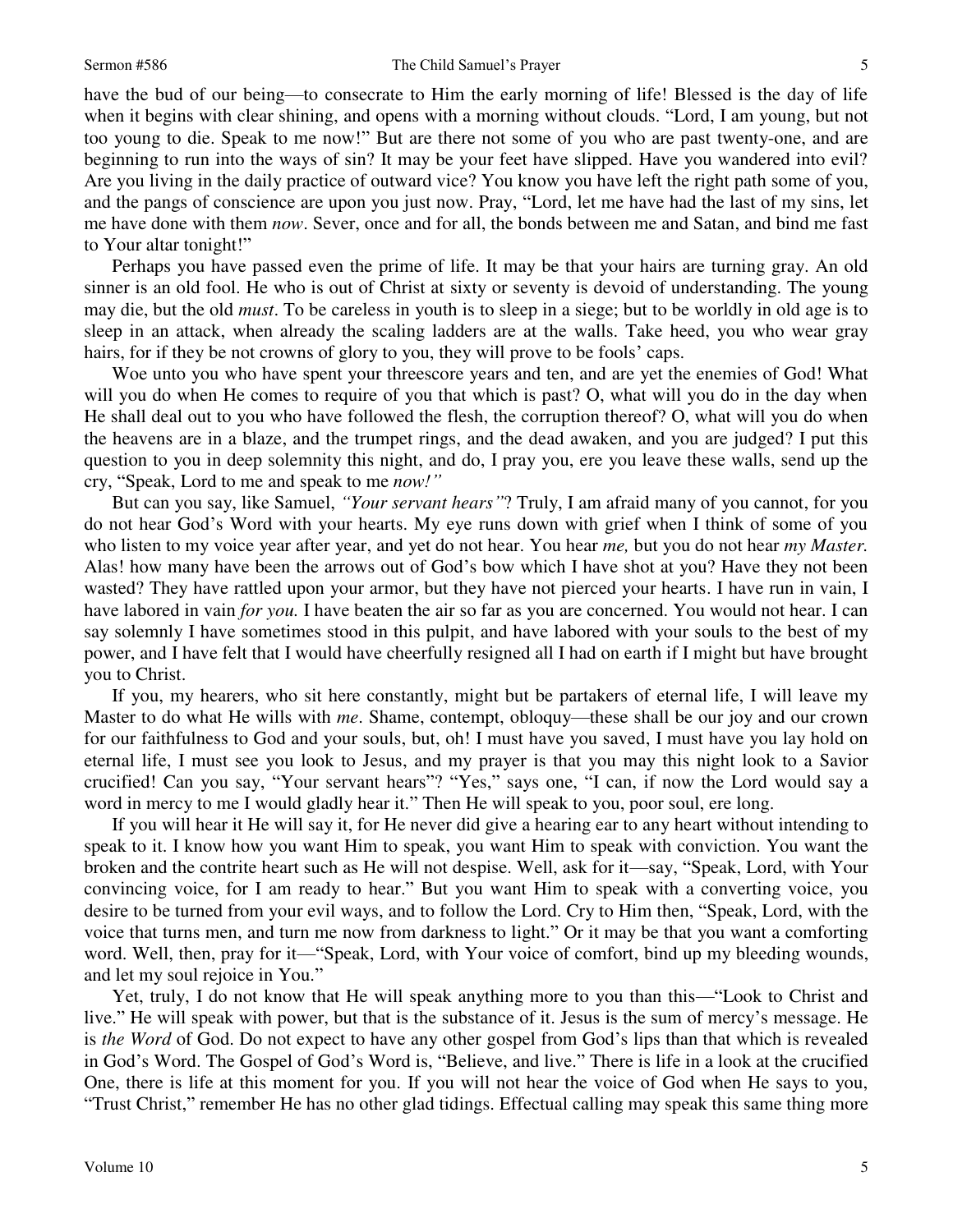effectually, but the Holy Spirit never reveals any other Gospel. There is no other way to heaven but just this—"Trust your soul to Christ, your sins are forgiven you, and you are saved."

I am loath to leave this point, because my heart is panting to know and to feel some inward emotion, which might make me feel confident, that some of you had breathed this prayer. O may the good Master who alone can drive these nails home, use the Gospel hammer now! I do conjure you, by the shortness of life, by the certainty of death, by the glories of heaven, by the terrors of hell, seek the Lord, and let this be now the voice of your seeking, "Speak, *Lord;* speak *to me;* speak *now;* for your servant hears."

**III.** We will turn to the third view of the text as the PRAYER OF AN EARNEST BELIEVER.

I was led to select this text, by finding it in the letter of one who has just been taken away from our classes, and from our church. She was about to change her position in life in some degree, and the one prayer that seemed to be always upon her mind, was a prayer for guidance, and she often prayed, "Speak, LORD; for your servant hears." She said she felt that God was about to do something for her, but she did not know what it was, she little dreamed that she was so near the kingdom and the glory, but yet that was the prayer, "Speak, LORD; for your servant hears."

This is a very appropriate prayer for the Christian when he is in *providential difficulty.* You may not know what you ought to do tomorrow, of two courses open to you, there may appear certain advantages connected with each, and some friends have urged you to one plan, and other friends have urged you to the other. Now, if you have used your best judgment, and have endeavored to direct your steps according to the Word of God, you may expect in answer to prayer, to have a distinct guidance from God—not perhaps from the mouth of man, though that sometimes happens, for even from this pulpit cases which we never heard of have been unraveled, and dilemmas with which the preacher was never acquainted have notwithstanding been solved by what seemed but a stray word, meant by God to be a finger, pointing out to His children—"This is the way, walk you in it."

Take your difficulty to the God of wisdom, spread it out before Him, and having divested yourself of your own will in the matter, having solemnly desired to know the will of God, and not your own wish, then you may expect by some means or other—and God has different ways of doing it—to have an answer from the Most High. Take you this as your prayer, "Speak, LORD; for your servant hears."

We want in our daily life more fully to acknowledge God in all our ways. We are, I am afraid, in this age, in great danger of forgetting God. We ought to acknowledge Him in the common transactions of the day, or else like the Israelites with the Gibeonites, we may be betrayed in the simplest transaction, and deceived to our lasting injury. Take your matters before the God of Abraham, and the Urim and Thummim shall yet speak to you. *Domine dirige nos,* "Lord direct us," is a good motto, not only for the City of London, but for the citizens of heaven.

In *points of doctrine*, this desire humbly uttered may bring us much light. God's Word is not all of it alike plain, sometimes when you have heard conflicting views—this preacher earnestly declaring a doctrine, and another denouncing it—you may be somewhat nonplussed. My advice to you is, take your difficulty before God in prayer, and say, "Speak, LORD; for your servant hears." Do not ask God to confirm your opinion, but ask Him to make your opinion conformable with His truth. Do not go to God's Word to find texts to support your tenets, but go to Scripture for texts and tenets too. Remember that to a true Christian no doctrine has any force upon the conscience, except as it comes with, "Thus says the Lord."

Follow the simple Word of God as you find it, and rest assured you shall have the light of the Holy Spirit streaming upon the sacred page, and as you read it you shall hear the Master say, "This is my Word." He shall make it come to your soul with such power, that you shall have no doubt about it if your heart cries, "Speak, LORD; for your servant hears."

The same course should be adopted by every Christian in *matters of practice.* I am afraid there are many Christians who have stopped their ears up, that they may not hear the teaching of portions of the Word. There are certain Scriptures which they can never abide. I have heard of one who never would read the eighth or ninth chapter of Romans at family prayer.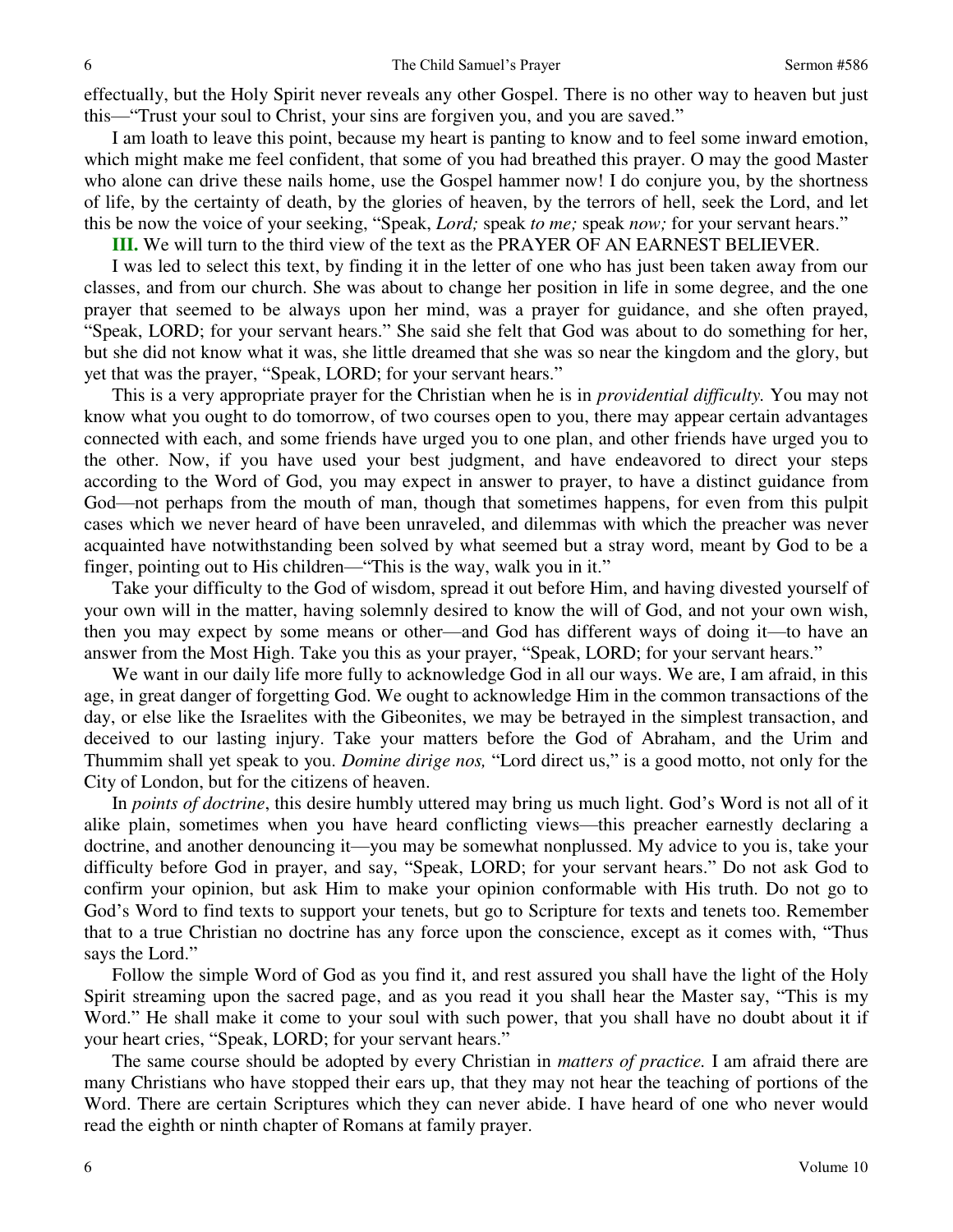### Sermon #586 The Child Samuel's Prayer

I have heard of another who invariably omitted that chapter in the Acts, about the Ethiopian eunuch—a very awkward chapter, I confess, for anyone to read who has not accepted believer's baptism. You will find many professed Christians in these day's who do not like to meddle with certain questions, because they are more than half afraid that a little examination would prove them to be in the wrong. They cannot bear us to put a finger upon their prayer book, their creed, or their church, for they know that they will not bear a close inspection. They will say, "Well, there are faults everywhere, let well enough alone," the fact being that they do not care what the truth is, as long as they can be comfortable and go with the fashion of the day. Some whom we gladly hope to be true Christians think truth unimportant, and are not prepared to "search the Scriptures whether these things be so or not."

Brethren, I should be afraid of my own doctrine, if I dared not test it both by Scripture and sound argument. If my foundation would not stand a good shaking, I would be afraid that it was not made of very solid material. Some people cry out if we say a word about their church, it is a sign that their church is hardly strong enough to endure an honest encounter. Pasteboard and tinsel always pray for peace and charity, but solid metal fears not the day of battle. Be it ours to court the sunlight, and above all, let us beseech the Lord our God to be our light, for in His light we shall see light. Sitting at the feet of Jesus be our position! To receive of His words be our sweet employ!

As melted wax is fitted to receive the impression of the seal, so let us be ready to accept the Master's teaching. Let His faintest word bind us as with bonds of steel, and let his minutest precept be precious as the gold of Ophir. "To obey is better than sacrifice, and to hearken than the fat of rams," let it be our chosen privilege to be taught of the Lord, and to maintain His truth. Here, in this house of prayer, let us offer the petition, "Speak, LORD; for your servant hears."

As for matters of duty again, be always ready to follow the Master and Him alone. Not Luther, nor Calvin, neither Wesley, nor Whitefield is to be your Rabbi, Jesus alone is Master in the kingdom of heaven. Whatsoever He says to you, do it, but where you have not His warrant, let no traditions or ancient customs make you stir so much as a single inch.

**IV.** We will close by observing that our text seems to us rightly to express THE SPIRIT OF A DEPARTING CHRISTIAN.

There he lies upon the bed, his pulse grows fainter, the many pains of death afflict him. His eye is beginning to glaze, but a brighter light than that of earth has dawned upon him, and while the outward man decays, the inward man begins to renew his youth. I think I see him when his pains are worst. He desires to go, but he is willing to remain as long as his Master wills. He says sometimes, "I ill can brook delay," but the next moment he checks himself, and he says, "Not my will, but Yours be done."

He sits patiently upon the river's bank, expecting that his Master shall open the passage for him to pass over dry-shod. He is praying, "Speak, Lord and the sooner You will speak the more shall I rejoice. Say unto me, 'Come up here. Speak, LORD; for your servant hears'—hears now better and more distinctly than he ever did hear before, he is now nearer to you, the ear is almost closed to the din and bustle of the world, while in secret silence of the mind it waits the still small voice of Your lips. Speak, Lord and say, 'Plunge into the river,' and I will cheerfully do so if You will but come and meet me. 'Speak, LORD; for your servant hears.'"

I think I hear that divine and mysterious voice, which, in fact, none can hear but those whose day of glory is dawning. The messenger has come and whispered in the ear of the dying saint, and I pray you, mark his joy for you may see it, its light illuminates the countenance, the eyes sparkle with supernatural glory. "Now," says the man of God, "my journey is over, and I am almost home." "Now," says the expiring sister, "it is victory, glory, triumph! The white horse is at the door, my Master bids me mount and ride in triumph, following my Lord Jesus, and all the conquering ones. The Master is come in His garments of salvation and calls for me."

The physician says he could see the death-change, and the nurse bears the same witness, but the well-instructed believer calls it the *life*-change, and reads the true meaning of the mysterious